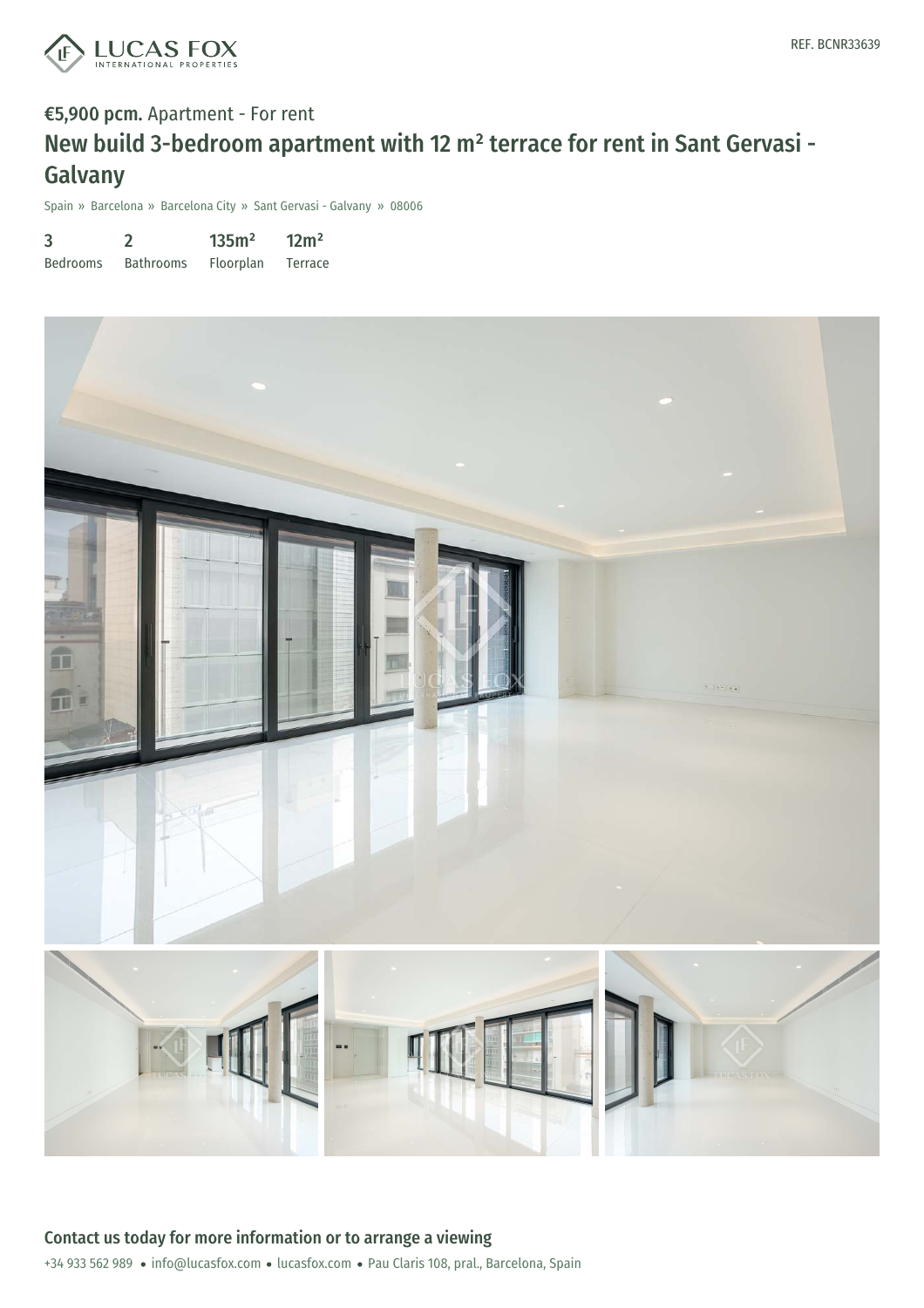

## €5,900 pcm. Apartment - For rent New build 3-bedroom apartment with 12 m² terrace for rent in Sant Gervasi - Galvany

Spain » Barcelona » Barcelona City » Sant Gervasi - Galvany » 08006

3 Bedrooms 2 Bathrooms 135m² Floorplan 12m² Terrace

### **OVERVIEW**

## New build apartment of 135  $m<sup>2</sup>$ , with 3 exterior-facing rooms, with a 12 m² terrace, includes a parking space, storage room and has a communal area with swimming pool and solarium, gym, for rent in Sant Gervasi.

Apartment for long-term rental, new build, with an end of construction certificate.

Located on Via Augusta, in a high-end building, it has a community pool, solarium, gym, a parking space and a storage room. The 135 m² home has a rectangular hall, followed by the open-plan living-dining room, with white porcelain floors, to emphasize the light, with access to a 12 m² terrace with views of the wide Via Augusta.

It has an equipped kitchen, with access to the same terrace. In the night area, next to the hall, a practical guest toilet where we find a washing machine and a dryer. In the corridor there is a cabinet with several doors, where on one side we find the aerothermal system. Two double bedrooms, facing the quiet pool, share a bathroom with shower and a double suite, with a large window, has a private bathroom.

The building has a concierge service, a community pool with solarium, on the third floor. On floor -1, we find a practical gym equipped with machines. Finally, the property includes a parking space and a storage room.



#### [lucasfox.com/go/bcnr33639](https://www.lucasfox.com/go/bcnr33639)

Swimming pool, Terrace, Concierge service, Private garage, Lift, High ceilings, Natural light, Wooden flooring, Communal terrace, Parking, Air conditioning, Built-in wardrobes, Double glazing, Equipped Kitchen, Exterior, Heating, Near international schools, New build, Pet-friendly, Storage room, Transport nearby, Utility room, Views, Wheelchair access

Minimum Rental Period: 12 Months.

Available now!